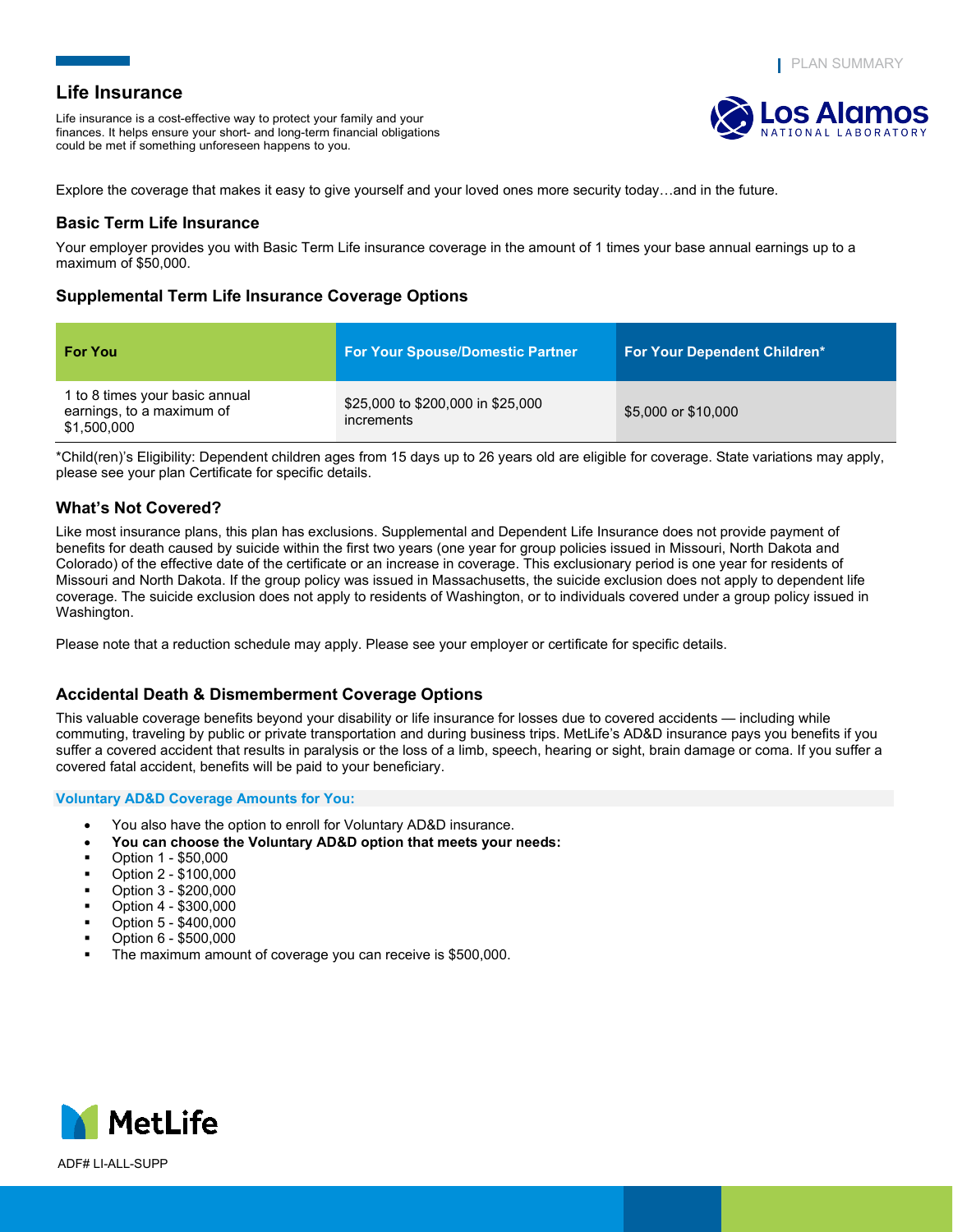### **Voluntary AD&D Coverage Amounts for Spouse/Domestic Partner and Child(ren):**

- You can choose to cover your dependent spouse/domestic partner and child(ren) with AD&D coverage. Your dependents will be eligible for the following coverage:
- **Dependent Spouse and Child(ren):**
	- o Spouse/Domestic Partner **—** 50% of your coverage amount
	- o Child(ren) **—** 20% of your coverage amount
- **Dependent Spouse/Domestic Partner only:** o 60% of your coverage amount
- **Dependent Child(ren) only:**
	- o 20% of your coverage amount

\*Child(ren)'s Eligibility: Dependent children ages from 15 days up to 26 years old are eligible for coverage. State variations may apply, please see your plan Certificate for specific details.

## **Covered Losses**

This AD&D insurance pays benefits for covered losses that are the result of an accidental injury or loss of life. The full amount of AD&D coverage you select is called the "Full Amount" and is equal to the benefit payable for the loss of life. Benefits for other losses are payable as a predetermined percentage of the Full Amount and will be listed in your coverage in a table of Covered Losses. Such losses include loss of limbs, sight, speech and hearing, various forms of paralysis, brain damage and coma. The maximum amount payable for all Covered Losses sustained in any one accident is capped at 100% of the Full Amount.

| <b>Covered Losses</b>                                    | <b>Percent of Full Amount</b> |
|----------------------------------------------------------|-------------------------------|
| Life                                                     | 100% of Full Amount           |
| Hand                                                     | 50% of Full Amount            |
| Foot                                                     | 50% of Full Amount            |
| Arm                                                      | 75% of Full Amount            |
| Leg                                                      | 75% of Full Amount            |
| Sight of one eye                                         | 50% of Full Amount            |
| Thumb & index finger of same hand                        | 50% of Full Amount            |
| Four toes on same foot                                   | 50% of Full Amount            |
| Four fingers on same hand                                | 50% of Full Amount            |
| Any combination of hand, foot, or sight                  | 100% of Full Amount           |
| Paralysis of both legs                                   | 75% of Full Amount            |
| Paralysis of the arm & leg on either side of the<br>body | 50% of Full Amount            |
| Paralysis of one arm or leg                              | 25% of Full Amount            |
| Triplegia                                                | 75% of Full Amount            |
| <b>Brain Damage</b>                                      | 100% of Full Amount           |
| Coma                                                     | 1% monthly up to 100 months   |

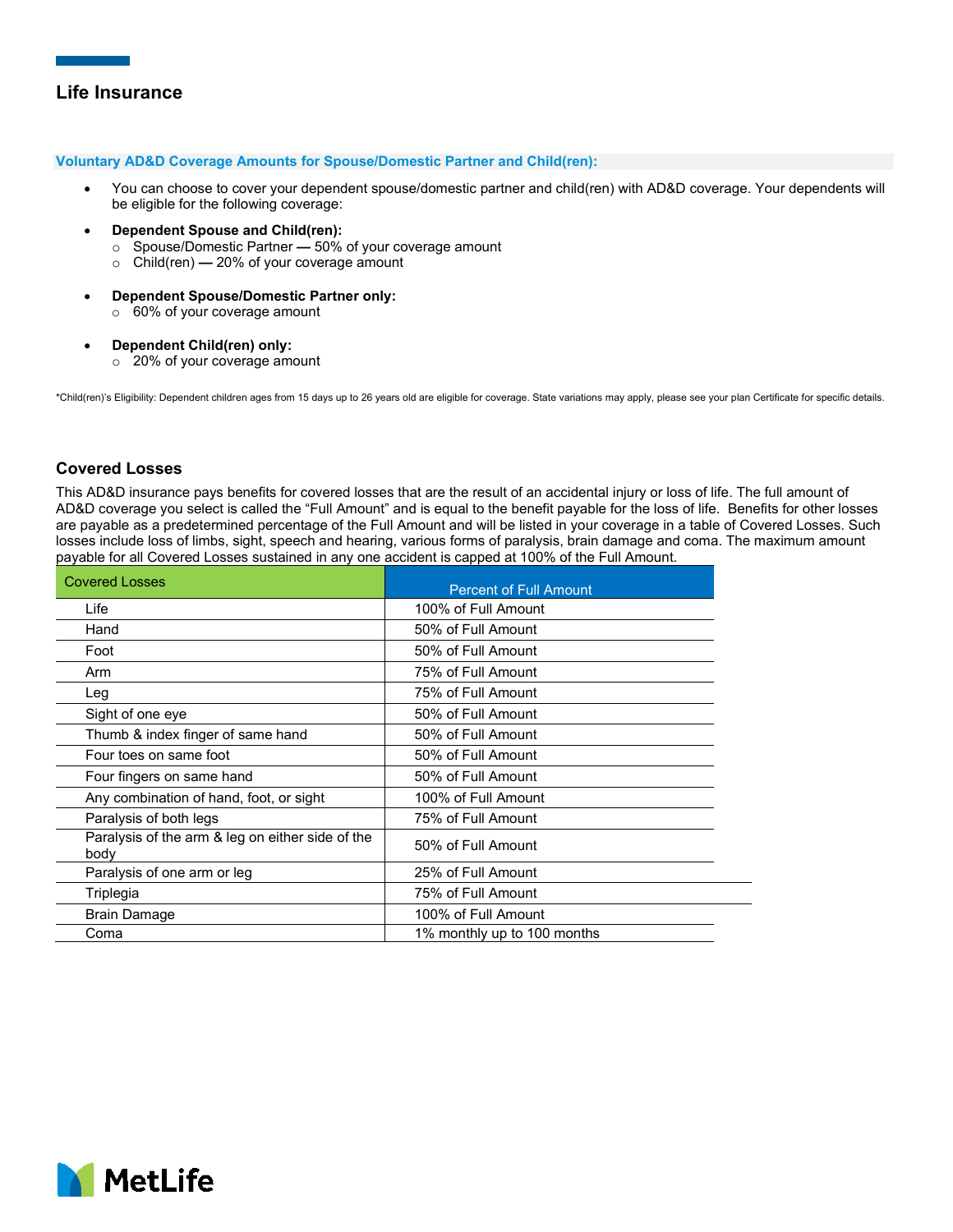# **Standard Additional Benefits Include**

Some of the standard additional benefits included in your coverage that may increase the amounts payable to you and/or defray additional expenses that result from accidental injury or loss of life are:

• Air Bag • Seat Belt

- Child Education
- Spouse Education

• Child Care Center

## **Other Available Additional Benefits Include**

• Rehabilitative Physical Therapy

# **What Is Not Covered by AD&D?**

AD&D insurance does not include payment for any loss which is caused by or contributed to by: physical or mental illness, diagnosis of or treatment of the illness; an infection, unless caused by an external wound accidentally sustained or from food poisoning; suicide or attempted suicide; injuring oneself on purpose; the voluntary intake or use by any means of any drug, medication or sedative, unless taken as prescribed by a doctor or an over-the-counter drug taken as directed; voluntary intake of alcohol in combination with any drug, medication or sedative; war, whether declared or undeclared, or act of war, insurrection, rebellion or active participation in a riot; committing or trying to commit a felony; any poison, fumes or gas, voluntarily taken, administered or absorbed; service in the armed forces of any country or international authority, except the United States National Guard; operating, learning to operate, or serving as a member of a crew of an aircraft; while in any aircraft for the purpose of descent from such aircraft while in flight (except for selfpreservation); or operating a vehicle or device while intoxicated as defined by the laws of the jurisdiction in which the accident occurs.

## **Additional Coverage Information**

## **How to Apply\***

Complete your enrollment form and return it to your Human Resources Manager today!

Be sure to indicate your beneficiary online by visiting mybenefits.metlife.com. You can select any beneficiary(ies) other than your employer for your Basic and Supplemental coverages, and you may change your beneficiary(ies) at any time. You can also designate more than one beneficiary. You are the beneficiary for your Dependent coverage.

\*All applications are subject to review and approval by Metropolitan Life Insurance Company. Based on the plan design and the amount of coverage requested, a Statement of Health may need to be submitted to complete your application.

# **For Employee Coverage**

Enrollment in this Supplemental Term Life insurance plan is available without providing medical information as long as:

#### **For New Hires**

- The enrollment takes place within 31 days from the date you become eligible for benefits, and
- You are enrolling for coverage equal to/less than 3 times your basic annual earnings.

#### **For Annual Enrollment**

- The enrollment takes place prior to the enrollment deadline, and
- You are continuing the coverage you had in the last year.
- Any late request for Life insurance, or a request to increase the current amount of Life insurance will require a completed Statement of Health form. A late request is one made more than 31 days after You become eligible.

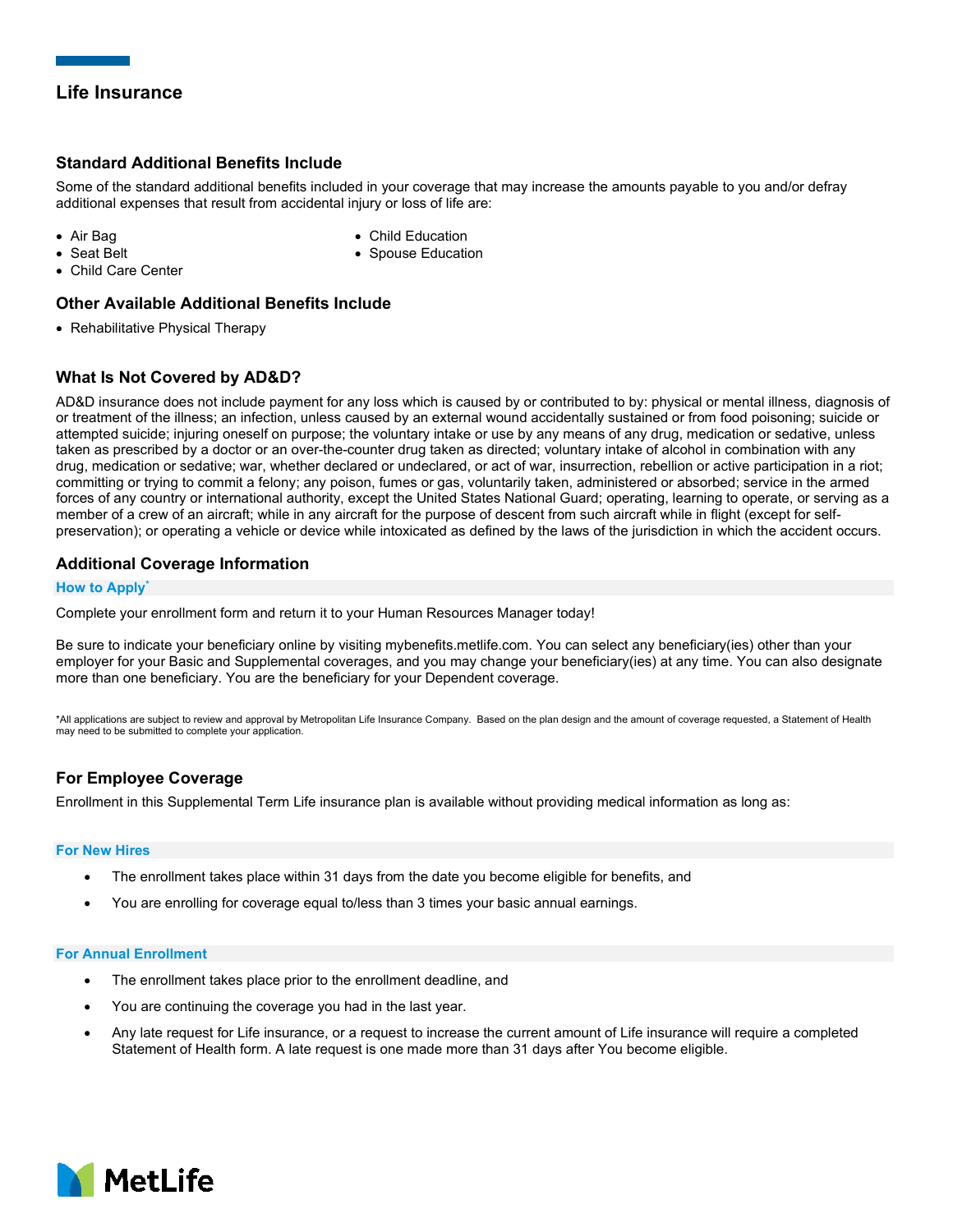## **For Qualifying Event**

- The enrollment takes place within 31 days of the Qualifying Event, and
- You are continuing the coverage you had in the last year.
- If You make a request due to a Qualifying Event to increase the amount of Your Life Insurance which is at or below the Non-Medical Issue Amount to an option above the Non-Medical Issue Amount, or if You make a request due to a Qualifying Event to increase the amount of Your Life Insurance which is above the Non-Medical Issue Amount to a greater amount, you will be required to complete a Statement of Health form.
- Any late request for Life insurance will require a completed Statement of Health form. A late request is one made more than 31 days after You become eligible.

### **Enrollment At Any Time Other than During an Annual Enrollment Period or Due to a Qualifying Event**

• At any time during the year, You may enroll for insurance for which You are eligible or choose a different option than the one for which You are currently enrolled. Please note that you will be required to complete a Statement of Health form for any requested coverage amount.

If you do not meet all of the conditions stated above, you will need to provide additional medical information by completing a Statement of Health form. Please see your employer or certificate for specific details.

# **For Dependent Coverage†**

You must be covered in order to obtain coverage for your spouse/domestic partner and child(ren).

Your spouse/domestic partner and dependent children do not need to provide medical information as long as they have not been hospitalized within 90 days preceding the enrollment date, and:

**†** A domestic partner declaration may be required for those partners not registered with a government agency where such registration is available.

## **For New Hires**

- The enrollment takes place within 31 days from the date you become eligible for benefits, and
- You are enrolling for spouse/domestic partner coverage equal to/less than \$50,000 and enrolling for child(ren) coverage equal to/less than \$10,000.

#### **For Annual Enrollment**

- The enrollment takes place prior to the enrollment deadline, and
- You are continuing the coverage you had for your spouse/domestic partner and child(ren) in the last year.
- Any late request for Life insurance, or a request to increase the current amount of Life insurance will require a completed Statement of Health form for your spouse/domestic partner. A late request is one made more than 31 days after You become eligible.

#### **For Qualifying Event**

- The enrollment takes place within 31 days of the Qualifying Event, and
- You are continuing the coverage you had in the last year.
- If You make a request due to a Qualifying Event to increase the amount of Your Life Insurance which is at or below the Non-Medical Issue Amount to an option above the Non-Medical Issue Amount, or if You make a request due to a Qualifying Event to increase the amount of Your Life Insurance which is above the Non-Medical Issue Amount to a greater amount, a completed Statement of Health form will be required for your spouse/domestic partner.
- Any late request for Life insurance will require a completed Statement of Health form for your spouse/domestic partner. A late request is one made more than 31 days after You become eligible.

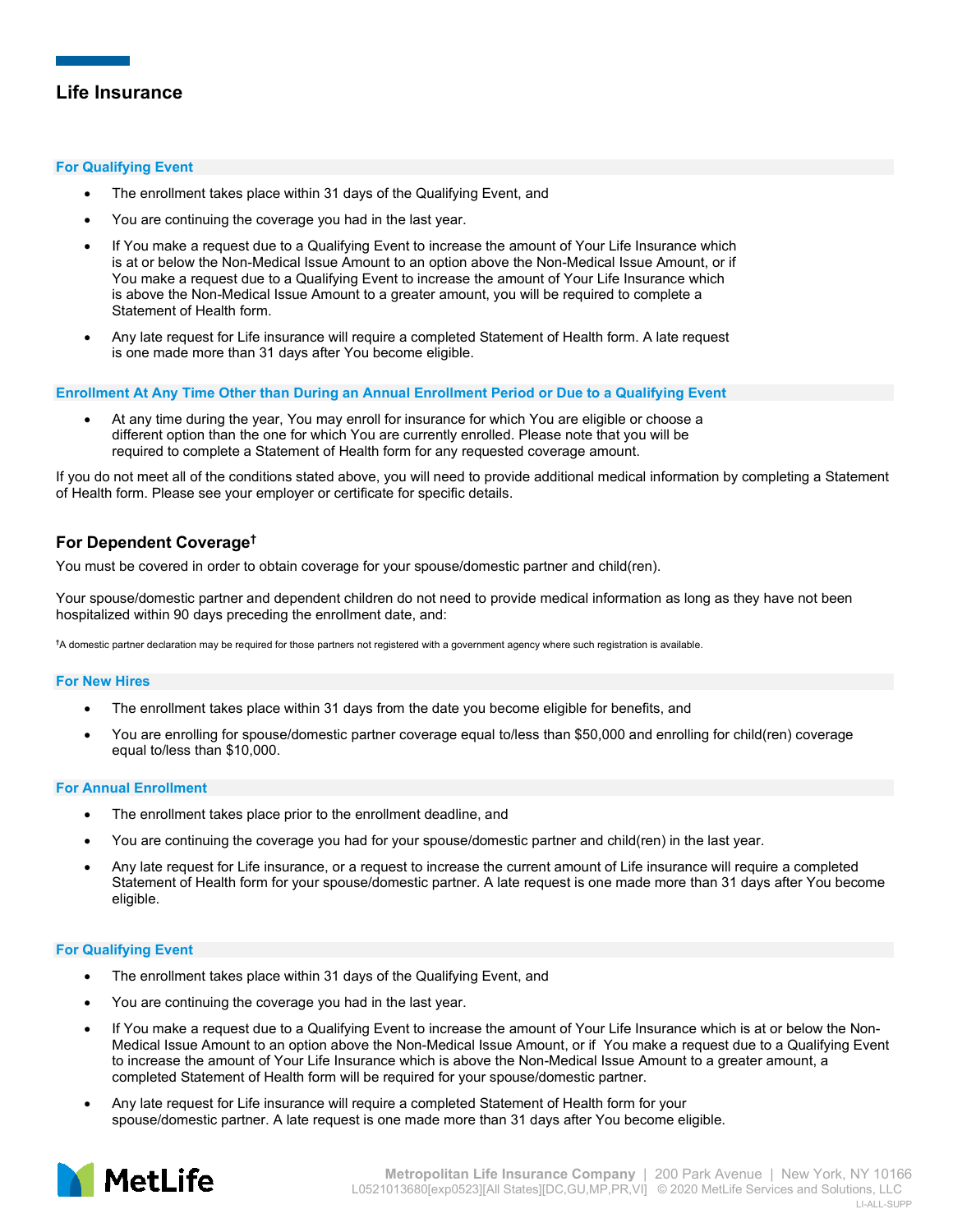### **Enrollment At Any Time Other than During an Annual Enrollment Period or Due to a Qualifying Event**

• At any time during the year, You may enroll for insurance for which You are eligible or choose a different option than the one for which You are currently enrolled. Please note that a completed Statement of Health form will be required for your spouse/domestic partner for any requested coverage amount.

If you do not meet all of the conditions stated above, you will need to provide additional medical information by completing a Statement of Health form. Please see your employer or certificate for specific details.

# **About Your Coverage Effective Date**

You must be Actively at Work on the date your coverage becomes effective. Your coverage must be in effect in order for your spouse/domestic partner's and eligible children's coverage to take effect. In addition, your spouse/domestic partner and eligible child(ren) must not be home or hospital confined or receiving or applying to receive disability benefits from any source when their coverage becomes effective.

If Actively at Work requirements are met, coverage will become effective on the date of the receipt of your completed application for all requests that do not require additional medical information. A request for your amount that requires additional medical information and is not approved by the date listed above will not be effective until the later of the date that notice is received that MetLife has approved the coverage or increase if you meet Actively at Work requirements on that date, or the date that Actively at Work requirements are met after MetLife has approved the coverage or increase. The coverage for your spouse/domestic partner and eligible child(ren) will take effect on the date they are no longer confined, receiving or applying for disability benefits from any source or hospitalized.

# **Who Can Be A Designated Beneficiary?**

You can select any beneficiary(ies) other than your employer for your Basic and Supplemental coverages, and you may change your beneficiary(ies) at any time. You can also designate more than one beneficiary. You are the beneficiary for your Dependent coverage. To designate your beneficiary online, visi[t mybenefits.metlife.com.](https://servicing.online.metlife.com/public/site/groupsearch) If you have any questions about designating your beneficiary, you may call us at 1-866-492-6983.

# **Once Enrolled, You have Access to MetLife AdvantagesSM — Services to Help Navigate What Life May Bring**

# **Grief Counseling<sup>1</sup> To help you, your dependents, and your beneficiaries cope with loss**

You, your dependents, and your beneficiaries have access to grief counseling<sup>1</sup> sessions and funeral related concierge services to help cope with a loss — at no extra cost. Grief counseling services provide confidential and professional support during a difficult time to help address personal and funeral planning needs. At your time of need, you and your dependents have 24/7 access to a work/life counselor. You simply call a dedicated 24/7 toll-free number to speak with a licensed professional experienced in helping individuals who have suffered a loss. Sessions can either take place in-person or by phone. You can have up to five face-to-face grief counseling sessions per event to discuss any situation you perceive as a major loss, including but not limited to death, bankruptcy, divorce, terminal illness, or losing a pet.<sup>1</sup> In addition, you have access to funeral assistance for locating funeral homes and cemetery options, obtaining funeral cost estimates and comparisons, and more. You can access these services by calling 1-888-319-7819 or log on to www.metlifegc.lifeworks.com (Username: metlifeassist; Password: support).

Download this helpful Funeral Planning Guide at https://www.metlife.com/funeralplanning/funeral-quide/.

## **Funeral Discounts and Planning Services<sup>2</sup>**

## **Ensuring your final wishes are honored**

As a MetLife group life policyholder, you and your family may have access to funeral discounts, planning and support to help honor a loved one's life — at no additional cost to you. Dignity Memorial provides you and your loved ones access to discounts of up to 10% off of funeral, cremation and cemetery services through the largest network of funeral homes and cemeteries in the United States.

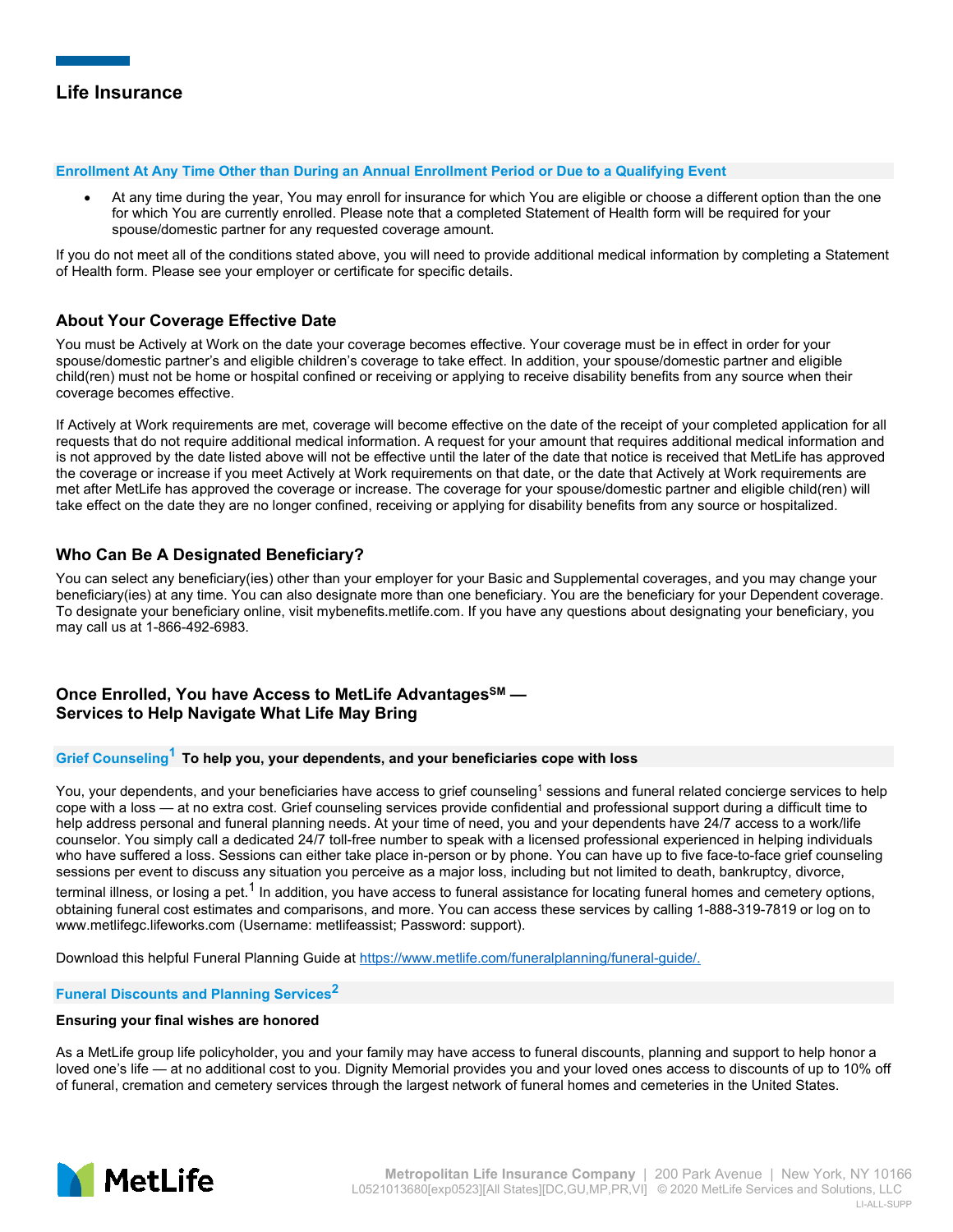When using a Dignity Memorial Network you have access to convenient planning services — either online at www.finalwishesplanning.com, by phone (1-866-853-0954), or by paper — to help make final wishes easier to manage. You also have access to assistance from compassionate funeral planning experts to help guide you.

## **Beneficiary Claim Assistance<sup>3</sup> For support when beneficiaries need it most**

This program is designed to help beneficiaries sort through the details and serious questions about claims and financial needs during a difficult time. MetLife has arranged for third party financial professionals to be available for assistance in-person or by telephone to help with filing life insurance claims, government benefits and help with financial questions.

## **Life Settlement Account<sup>4</sup>**

### **For immediate access to death proceeds**

The Total Control Account® (TCA) settlement option provides your loved ones with a safe and convenient way to manage the proceeds of a life or accidental death and dismemberment claim payments of \$5,000 or more, backed by the financial strength and claims paying ability of Metropolitan Life Insurance Company. TCA death claim payments relieve beneficiaries of the need to make immediate decisions about what to do with a lump-sum check and enable them to have the flexibility to access funds as needed while earning a guaranteed minimum interest rate on the proceeds as they assess their financial situations. Call 1-800-638-7283 for more information about options available to you.

## **Will Preparation<sup>5</sup>**

### **To help ensure your decisions are carried out**

When you enroll for supplemental term life coverage, you will automatically receive access to Will Preparation Services at no extra cost to you. Both you and your spouse/domestic partner will have unlimited in-person or telephone access to one of MetLife Legal Plans, Inc nationwide network of 184,000+ participating attorneys for preparation of or updating a will, living will or power of attorney.\* When you use a participating plan attorney, there will be no charge for the services.\* Like life insurance, a carefully prepared will (simple or complex), living will and power of attorney are important.

- A will lets you define your most important decisions, such as who will care for your children or inherit your property.
- A living will ensures your wishes are carried out and protects your loved ones from having to make very difficult and personal medical decisions by themselves. Also called an "advanced directive," it is a document authorized by statutes in all states that allows you to provide written instructions regarding use of extraordinary life-support measures and to appoint someone as your proxy or representative to make decisions on maintaining extraordinary life-support if you should become incapacitated and unable to communicate your wishes.
- Powers of attorney allow you to plan ahead by designating someone you know and trust to act on your behalf in the event of unexpected occurrences or if you become incapacitated

Call 1-800-821-6400 and a Client Service Representative will assist you.

\* You also have the flexibility of using an attorney who is not participating in the MetLife Legal Plans, Inc. network and being reimbursed for covered services according to a set fee schedule. In that case you will be responsible for any attorney's fees that exceed the reimbursed amount.

# **Estate Resolution ServicesSM5 (ERS)**

#### **Personal service and compassion assistance to help probate your and your spouse's/domestic partner's estates.**

MetLife Estate Resolution Services<sup>SM</sup> provides probate services in person or over the phone to the representative (executor or administrator) of the deceased employee's estate and the estate of the employee's spouse/domestic partner. ERS includes preparation of documents and representation at court proceedings needed to transfer the probate assets from the estate to the heirs and completion of correspondence necessary to transfer non-probate assets. ERS covers participating plan attorneys' fees for telephone and face-to-face consultations or for the administrator or executor to discuss general questions about the probate process.

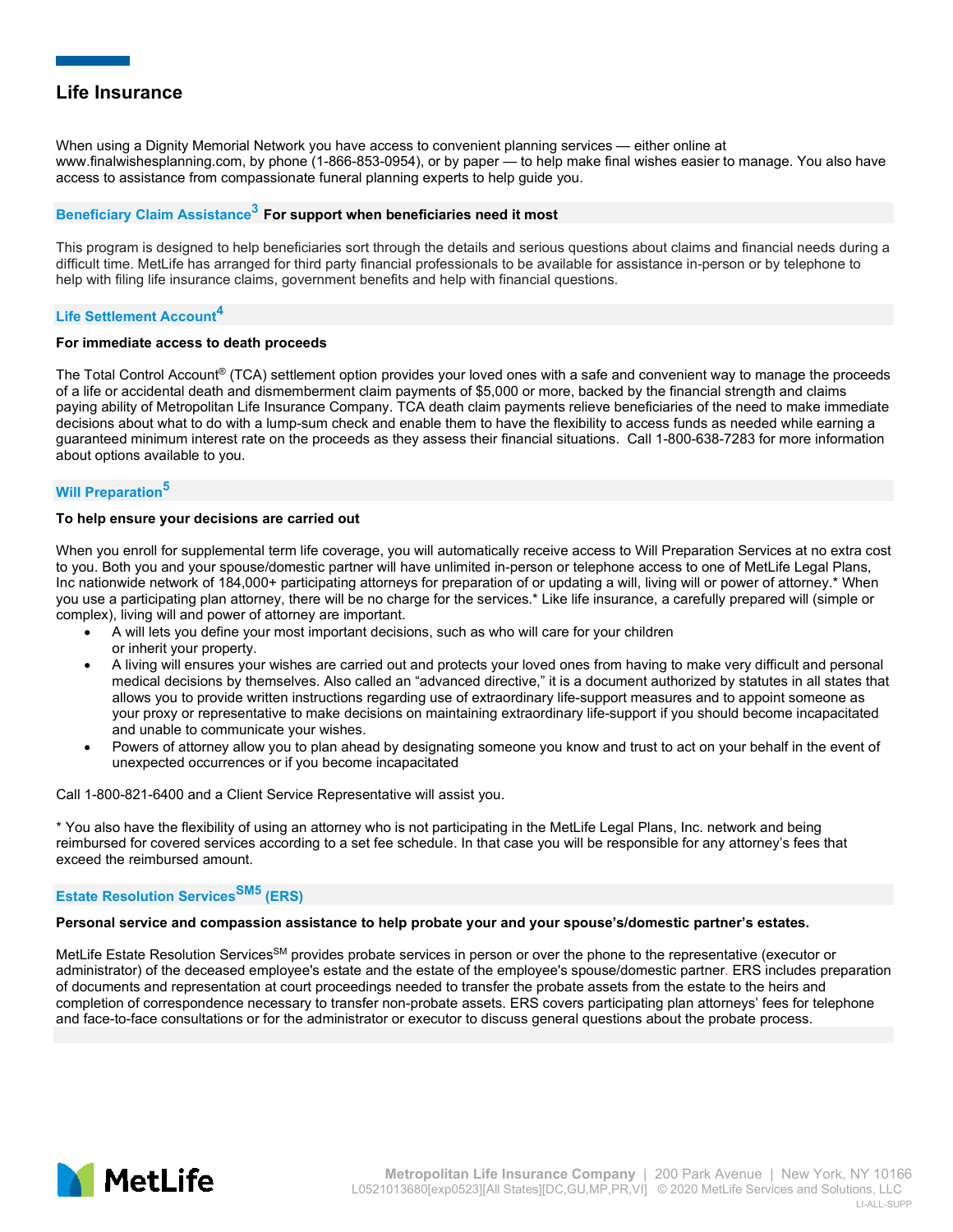### **WillsCenter.com<sup>6</sup>**

### **Self-service online legal document preparation**

Employees and spouses/domestic partners have access to WillsCenter.com, an online document service to prepare and update a will, living will, power of attorney, funeral directive, memorandum of wishes or HIPAA authorization form in a secure 24/7 environment at no additional cost. This service is available with all life coverages. Log on to [www.willscenter.com](http://www.willscenter.com/) to register as a new user.

#### **Portability**

#### **So you can keep your coverage even if you leave your current employer**

Should you leave Los Alamos National Laboratory for any reason, and your Basic Life, Supplemental Life, Dependent Term Life and Voluntary Accidental Death and Dismemberment insurance under this plan terminates, you will have an opportunity to continue group term coverage ("portability") under a different policy, subject to plan design and state availability. Rates will be based on the experience of the ported group and MetLife will bill you directly. Rates may be higher than your current rates. To take advantage of this feature, you must have coverage of at least \$10,000 up to a maximum of \$2,000,000.

Portability is also available on coverage you've selected for your spouse/domestic partner and dependent child(ren). The maximum amount of coverage for spouse/domestic partners is \$250,000; the maximum amount of dependent child coverage is \$25,000. Increases, decreases and maximums are subject to state availability.

Generally, there is no minimum time for you to be covered by the plan before you can take advantage of the portability feature. Please see your employer or certificate for specific details.

Please note that if you experience an event that makes you eligible for portable coverage, please call a MetLife representative at 1- 888-252-3607 or contact your employer for more information.

## **Additional Features**

This insurance offering from your employer and MetLife comes with additional features that can provide assistance to you and your family

#### **Accelerate Benefits Option<sup>7</sup>**

#### **For access to funds during a difficult time**

You can receive up to 80% of your Life insurance proceeds to a maximum of \$500,000 in the event that you become terminally ill and are diagnosed with less than 12 months to live. This can go a long way toward helping your family meet medical and other related expenses at this difficult time.

The Accelerated Benefit Option is also available to spouses insured under Dependent Life insurance plans.

#### **Conversion**

#### **For protection after your coverage terminates**

You can generally convert your group term life insurance benefits to an individual whole life insurance policy if your coverage terminates in whole or in part due to your retirement, termination of employment, or change in employee class. Conversion is available on all group life insurance coverages. Please note that conversion is **not** available on AD&D coverage. If you experience an event that makes you eligible to convert your coverage, please call 1-877-275-6387 to begin the conversion process. Please contact your employer for more information.

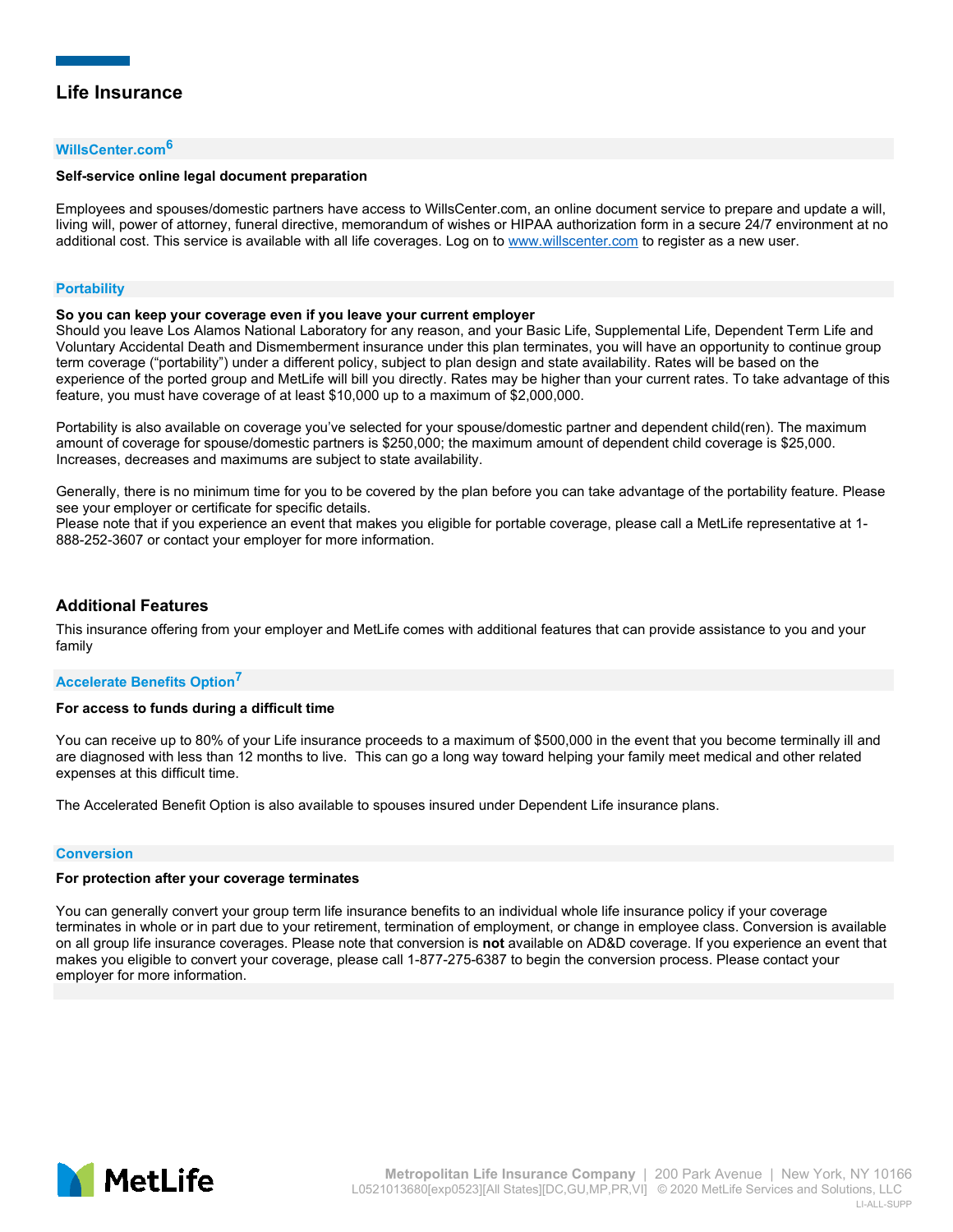### **Waiver of Premiums for Total Disability (Continued Protection) – Supplemental Life**

#### **Offering continued coverage when you need it most**

If you become Totally Disabled, you may qualify to continue certain insurance. You may also be eligible for waiver of your supplemental term life insurance premium until you reach age 70, die, or recover from your disability, whichever is sooner.

Total Disability or Totally Disabled means you are unable to do your job and any other job for which you are fit by education, training or experience due to injury or sickness. The Total Disability must begin before age 65, and your waiver will begin after you have satisfied a 6-month waiting period of continuous disability. The waiver of premium will end when you turn age 70, die, or recover. Please note that this benefit is only available after you have participated in the supplemental/optional term life plan for 12 months and it is not available on dependent coverage. This 12 month requirement applies to new participants in the plan.

If you return to work after completing part or all of the 6-month waiting period and later cease active work due to the same or a related Total Disability while your coverage is being continued, you will be given credit for the prior partial or total completion of the waiting period and it will be considered a continuation of the original Total Disability. This means that if you completed the waiting period of continuous disability in the original period of disability, you will not need to complete another one.

- You must notify MetLife of the later period of cessation of active work within 12 months of when that period began.
- The amount of insurance being continued will be the same as during the original period of disability, subject to any reductions in coverage amount due to age.

#### **Extended Death Benefit – Basic Life**

#### **Provides death benefit coverage**

With this feature, you'll have death benefit protection without premium payment for a period of up to 12 months following termination of employment if you are Totally Disabled on the date your employment terminates. If you were covered under the plan for less than 12 months, coverage will be extended for the length of time you were covered.